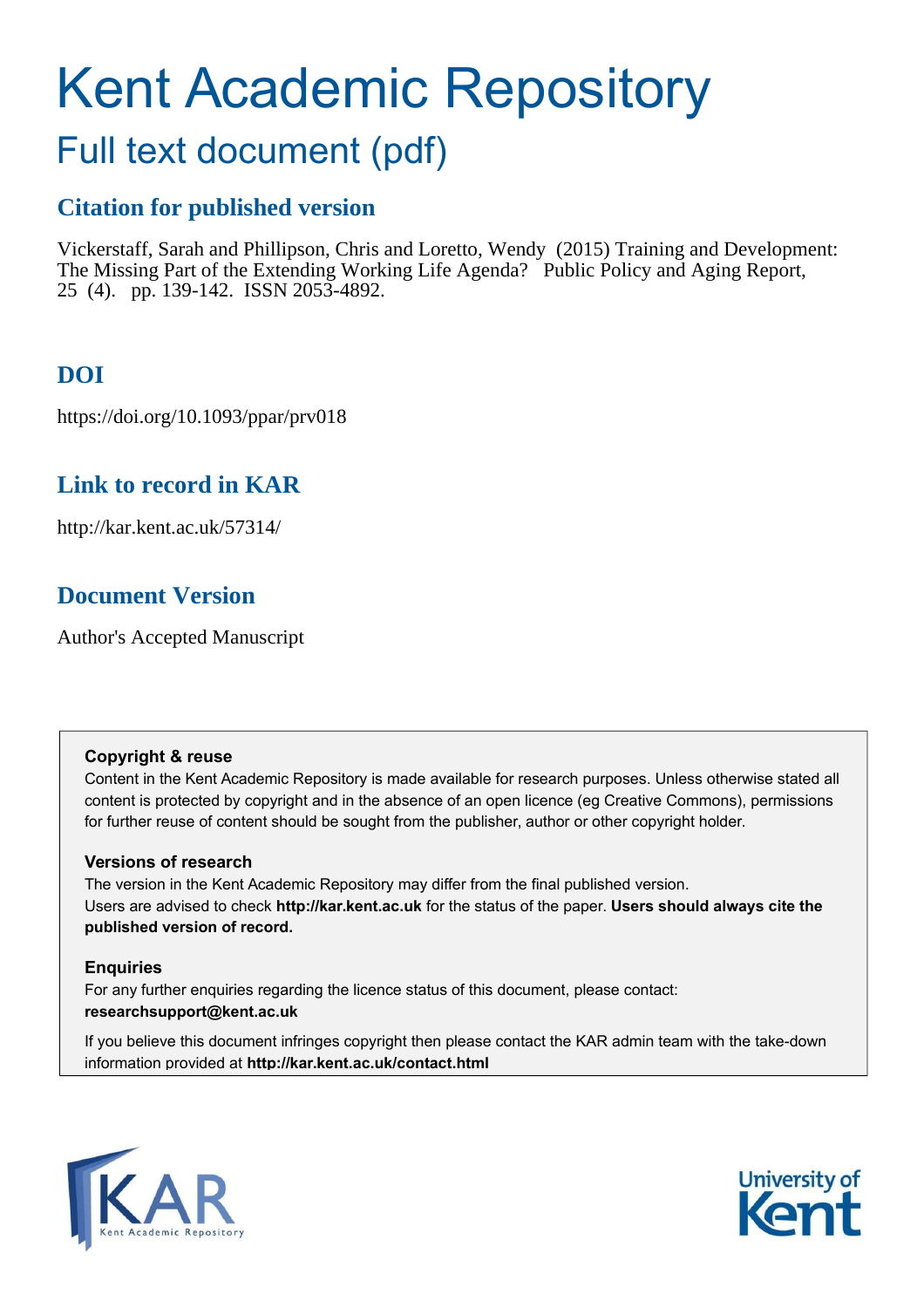## **Training and Development: the Missing Part of the Extending Working Life Agenda? The Case of the UK**

Sarah Vickerstaff, Christopher Phillipson and Wendy Loretto

Professor Sarah Vickerstaff , BSc (Hons), PhD. (corresponding author) Professor of Work and Employment and Head of School, School of Social Policy, Sociology and Social Research, University of Kent, Canterbury, CT2 7NF, UK. Email: S.A.Vickerstaff@kent.ac.uk Professor Christopher Phillipson, BA (Hons), PhD. Professor of Sociology and Social Gerontology, Humanities Bridgeford Street-2.13M, School of Social Sciences, The University of Manchester, Manchester, M13 9PL, UK. Email: christopher.phillipson@manchester.ac.uk Professor Wendy Loretto, BCom (Hons), PhD. Professor of Organisational Behaviour, University of Edinburgh Business School, 29, Buccleuch Place, Edinburgh, EH8 9JS, UK. Email: [Wendy.Loretto@ed.ac.uk](mailto:Wendy.Loretto@ed.ac.uk)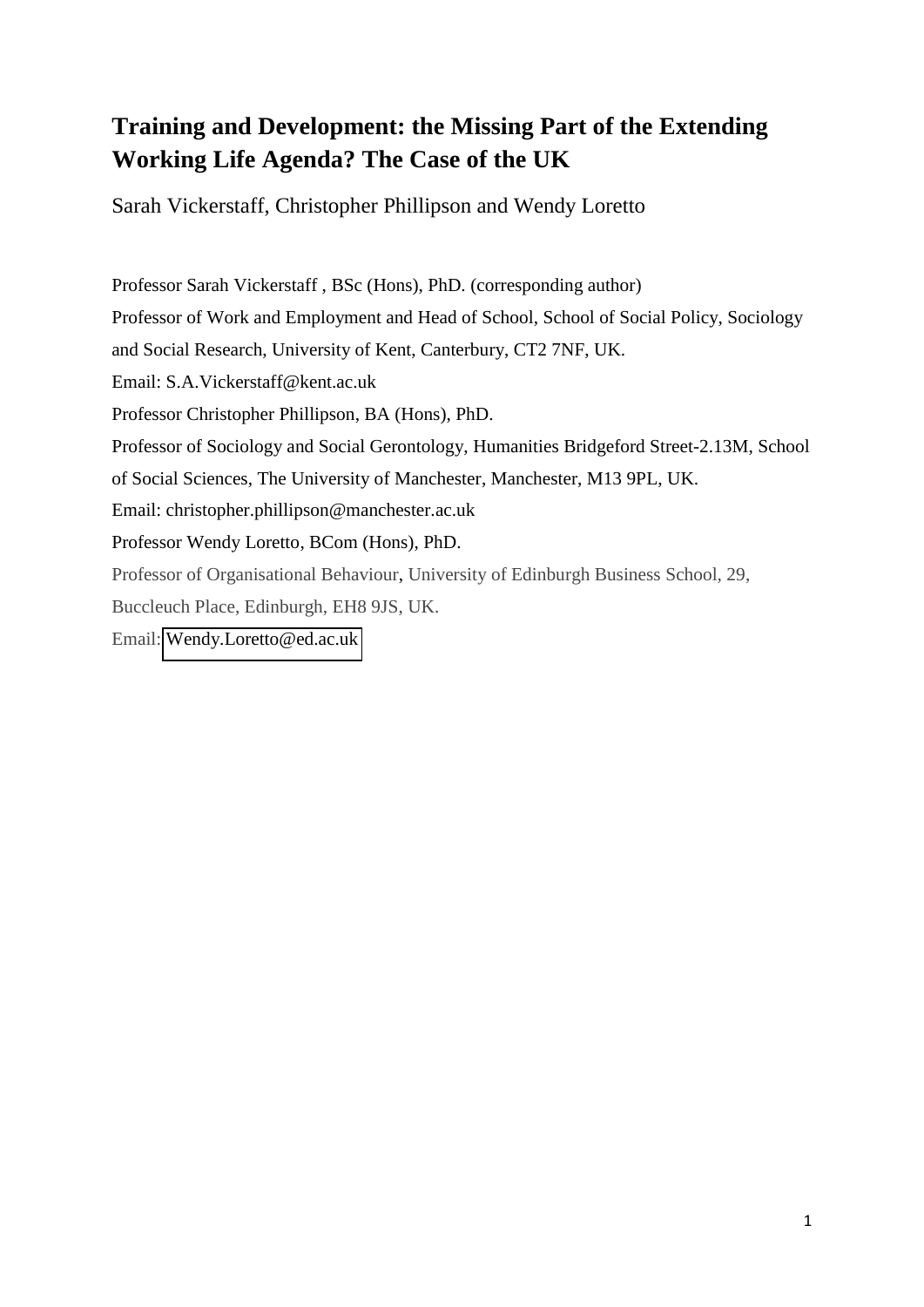#### **INTRODUCTION**

The population of the UK is aging and public policy has increasingly turned to initiatives designed to encourage people to delay retirement and work for longer. The age for drawing the state pension has been raised for men and women to 66 (to be phased in from 2018) with a further rise to 67 by 2028. To develop policies around achieving an 'extended' or 'fuller' working life, the UK Government appointed a Business Champion for Older Workers to 'drive the culture change' needed to support older workers (Altmann, 2015). Her first report calls for a National Strategy for Skills and Adult Learning with key elements of the strategy to include: financial support for part-time study and student loans at any age; mid-life career reviews; funding for mature apprentices; and tax breaks for employer-funded training for older workers.

In reality, expanding the training and workforce development of older workers is likely to encounter a number of obstacles. This article examines three main aspects: first, the employment context for older workers; second, the current state of training and development initiatives; third, the agenda for supporting older workers that will need to be developed to meet the challenges associated with an aging society.

#### **EMPLOYMENT OF OLDER WORKERS IN THE UK**

The employment rate of 50-64 year olds in the UK has risen over the period 2001-to 2013: from 62% to 67% (DWP, 2013). More remarkable is the doubling in employment of those aged 65+ in the same period, reaching 10% in 2014. This expansion is mainly comprised of those in long-term employment (jobs held for at least 10 years) or long-term self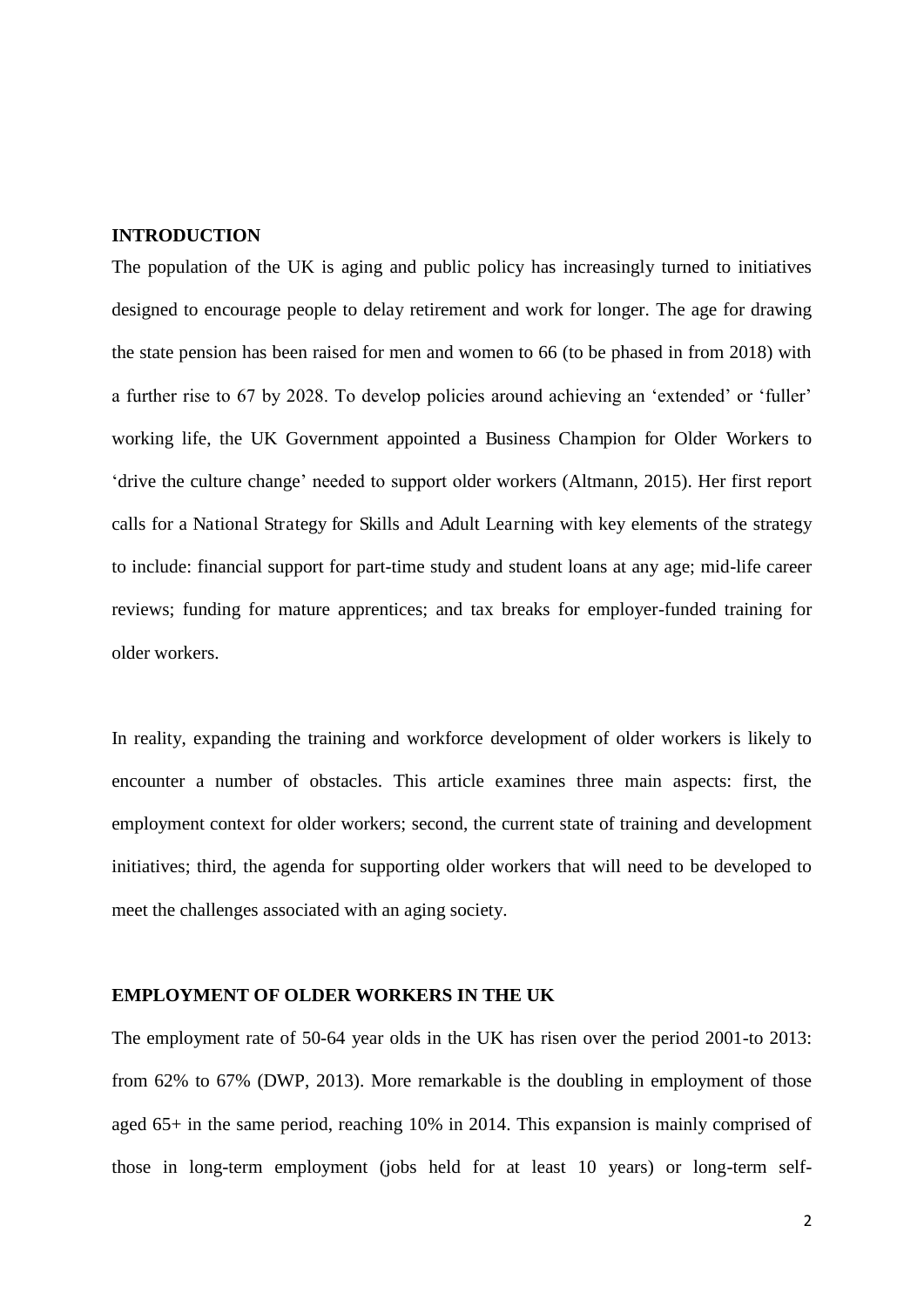employment. The latter category accounts for nearly 20% of all workers aged 50-64, and 41% of all those 65 and over. Although part-time employment is an important feature of work in later life: 28% of those aged 50-64 work part-time, rising to 66% for those aged 65 plus (all 2014 figures), the proportion of over-50s in employment who work part-time has declined over the past decade (Lain & Loretto, 2014).

Despite evidence for people staying on longer in employment, the majority of people in the UK are still likely to leave paid work at some point in their sixties. Thus whilst the percentage of people in their early 50s reaches a high of around 80 %, in employment there is a steep decline thereafter with an employment rate of just 18% by age 67 (Business in the Community/ILC, 2015). The unemployment rate amongst the 50-64 age group remains high relative to the level it was before the financial crisis of 2008. Men, in particular, appear to have been adversely affected by the 2008 crisis and subsequent recession with the male unemployment rising sharply in the aftermath (Business in the Community/ILC, 2015)

Policies to substantially reverse this trend have to date focused largely on individuals, with financial incentives to continue working, encouraging flexible working, and banning direct and indirect discrimination in employment on the basis of age (Lain & Vickerstaff, 2015). But the obstacles to extending working life are substantial given, first, health problems affecting those 50-65, with almost one-half being diagnosed with a long-term chronic health condition (DWP, 2014); second, inequalities in education, with older people competing with younger people in the labor market but having fewer qualifications: in 2010 45% of people aged 55-64 in the UK had below secondary education, compared with only 17% of those aged 25-34 (OECD, 2012: 35).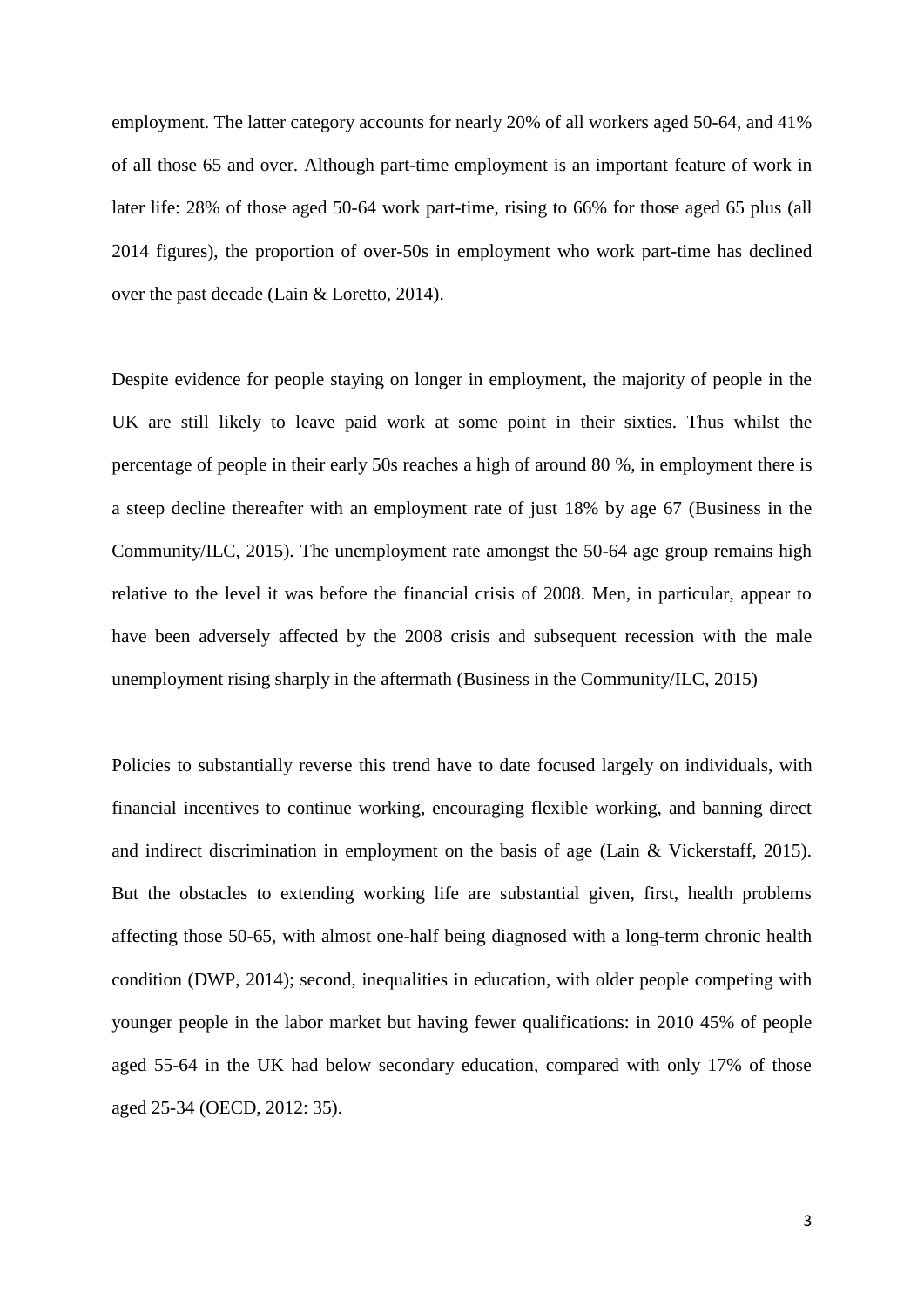Based on the above, reversing the drift of people from work into retirement will almost certainly require a range of interventions in respect of workforce development, a view endorsed by the OECD (2006). What is the record to date on workforce development in the UK?

#### **TRAINING AND CAREER DEVELOPMENT OF OLDER WORKERS**

The UK Business Champion for Older Workers takes the view that: "Ensuring that older workers' skills are kept up to date is vital to helping them remain in work…Improving skills can offer a new lease of working life" (Altmann, 2015, p. 28). However, evidence on whether skills are being updated and enhanced for older workers in the UK is not encouraging. The Workplace Employment Relations Study (WERS) series is the most definitive and influential study of employment relations in the UK. The latest study was conducted in 2011 and collected data from nearly 3,000 organisations, covering both large and small workplaces across the private and public sectors. It comprises a series of linked studies, collecting information from managers, employee representatives and a selection of employees. The employee survey included questions about amount of training over the previous year, satisfaction with training and skills development: the following findings are based on the 21,824 respondents who supplied their age details: of these, 30% (7042) were aged 50 or over.

#### **Table 1: about here**

The headline figures in Table 1 on quantity of training indicate a larger proportion of older workers receiving no training over the past year and a smaller proportion receiving 5 or more days' training. A regression model was constructed to control for the main factors that have previously been shown to affect participation in training and which may vary with age: educational attainment; nature of employment (full-time versus part-time and temporary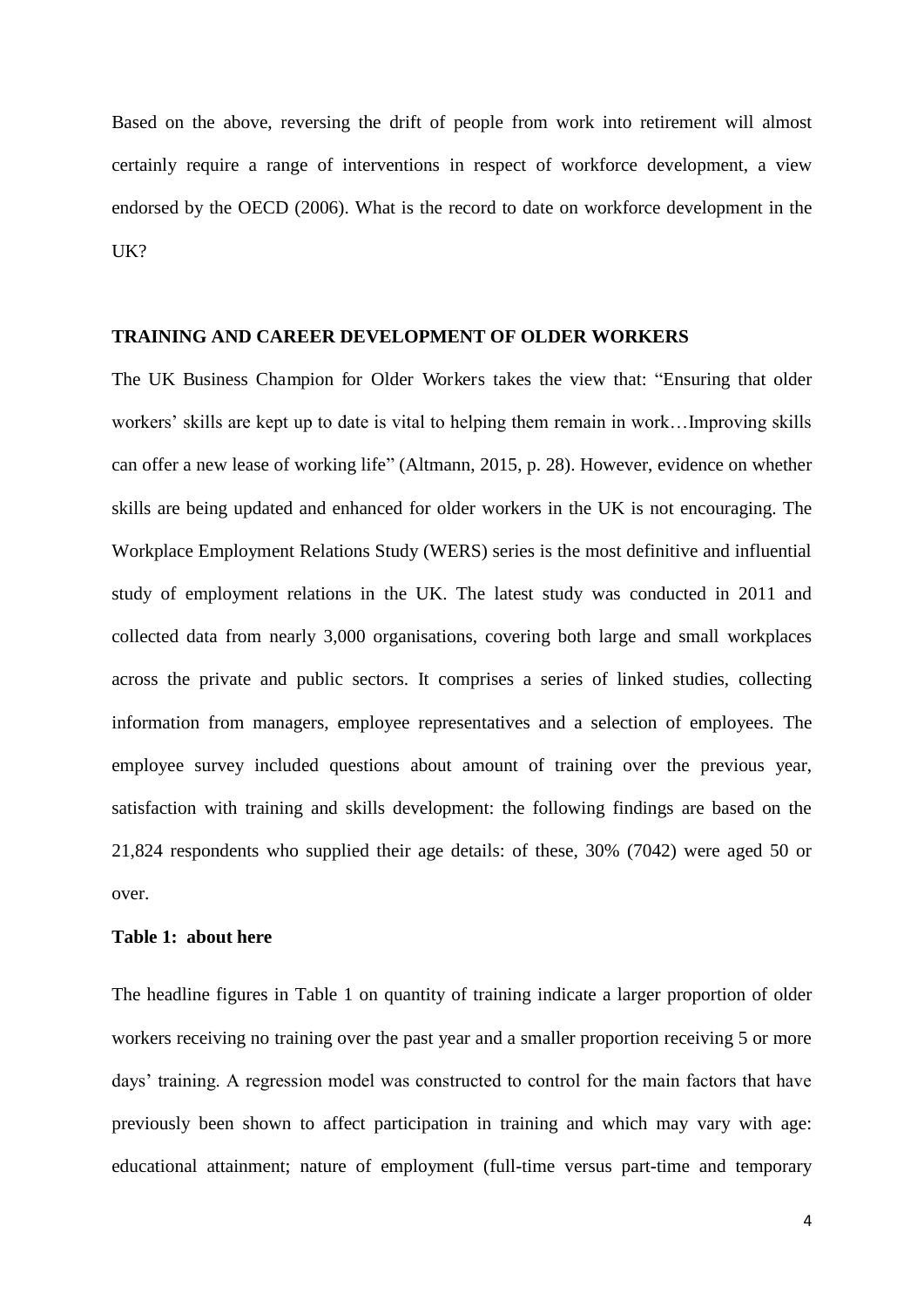versus permanent, length of service); trade union membership; caring responsibilities; nature of employer (workplace size and sector); occupation. While each of these had their own relationship with training: incidence of training declined with length of service and certain occupational groups, namely managers, professionals and those in caring, leisure and other services, were markedly more likely to have received training in the previous year, the age effect still persisted. That is, the lower incidence of training among over 50s cannot be entirely accounted for either by the roles they occupy or the length of time these have been held.

Analysis of the 2014 Wave of the UK Understanding Society Survey (a longitudinal study with data collected on an annual basis) confirmed that only a minority of older workers is likely to have access to regular training and updating of skills: 23% of men and 26% of women aged 50-59 reported receiving work-related training in the past 12 months; the figure for those aged 60-69 was 11%. Data from the UK Labour Force Survey also reveals important socio-economic differences in the likelihood of older workers' participation in training programmes (Newton et al., 2005; see, also, DWP, 2015). The evidence here is for a decline in training affecting all occupational groups. However, older workers in low-skilled occupations are the least likely to receive training. Part-time workers and the self-employed, both of whom are more likely to be drawn from the 50 plus age group, also receive substantially less training than their full-time counterparts.

Based on the above findings, what initiatives might be offered to boost training and workforce development? What are the options to assist those faced with an extended working life?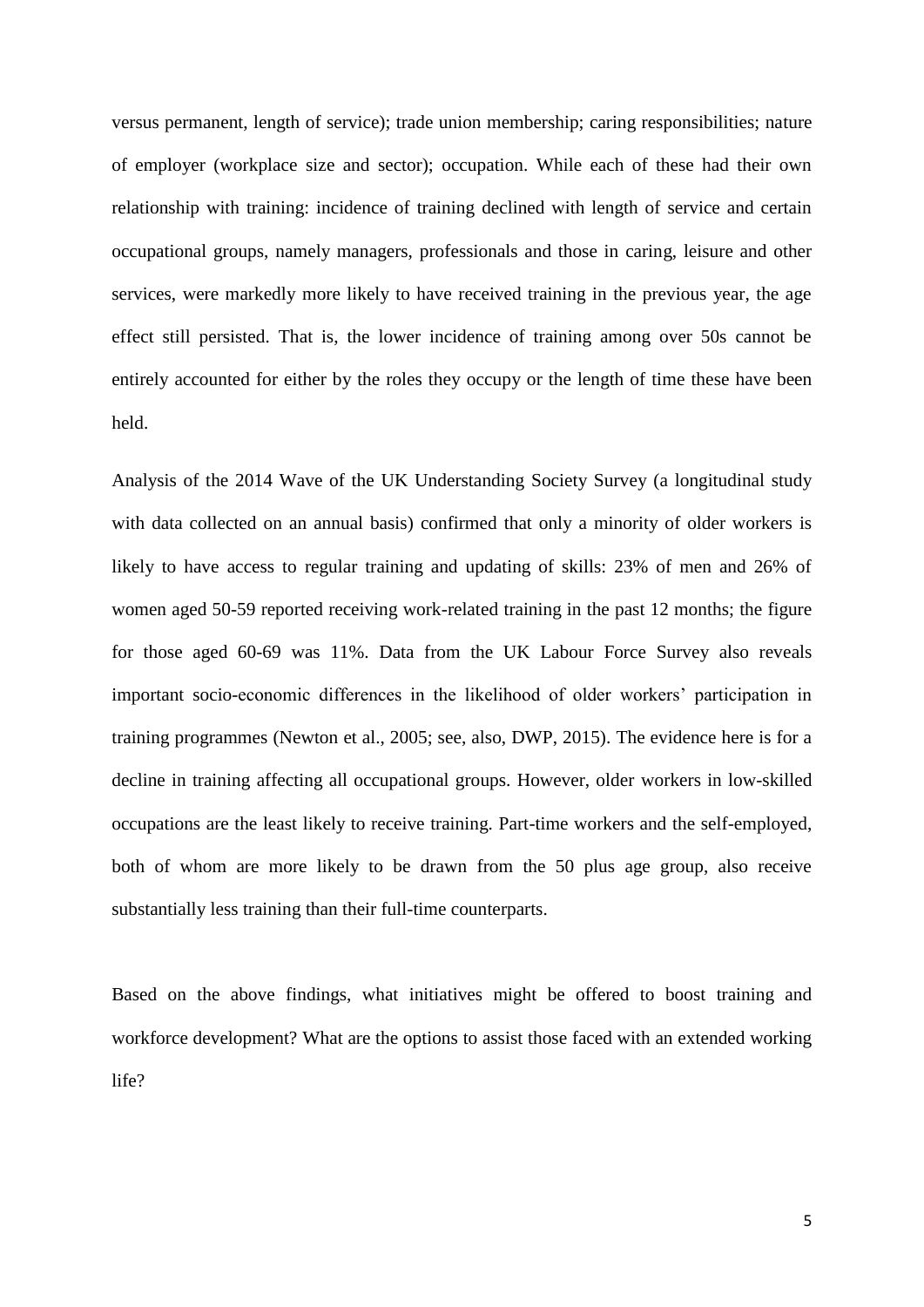## **POLICY CHALLENGES IN WORKFORCE DEVELOPMENT FOR OLDER WORKERS**

Developing new initiatives targeted at the older population will require recognition of the varied forms of support necessary among different groups of workers and at different phases of work careers. For example, among those in their late-40s to mid-50s, demand for job training and professional courses is likely to increase, since many in this age group will have a substantial number of working years to complete before eligibility for a pension. Moreover, a substantial proportion in this age group will have been part of the expansion of higher and further education from the 1970s onwards and may view lifelong learning as an essential part of continued employment. Among those in their late-50s and 60s, the need for new skills is likely to be an essential requirement if meaningful employment is to be secured. Mayhew & Rijkers (2004, p. 2), in a review for the OECD, stress the importance of "continuous learning during the whole of working life as a means of reducing the dangers of labour market disadvantage in later years".

To date, the main focus of discussion has been upon keeping employees' skills up to date and reskilling or upskilling unemployed older workers to help them back into work. Whilst both of these are important they offer a limited conception of the role that training and development activities can play in supporting an aging workforce. The image presented is one of 'plugging skills gaps' rather than creating an opportunity for employee growth and development. For those in employment we should take a broader view than simply their access to specific training opportunities and focus instead on the extent to which their later life careers are managed, that is whether they have access to meaningful appraisal and career advice and development opportunities (Loretto, Phillipson & Vickerstaff, 2015). Research on this wider view replicates the findings about access to training: older workers are also less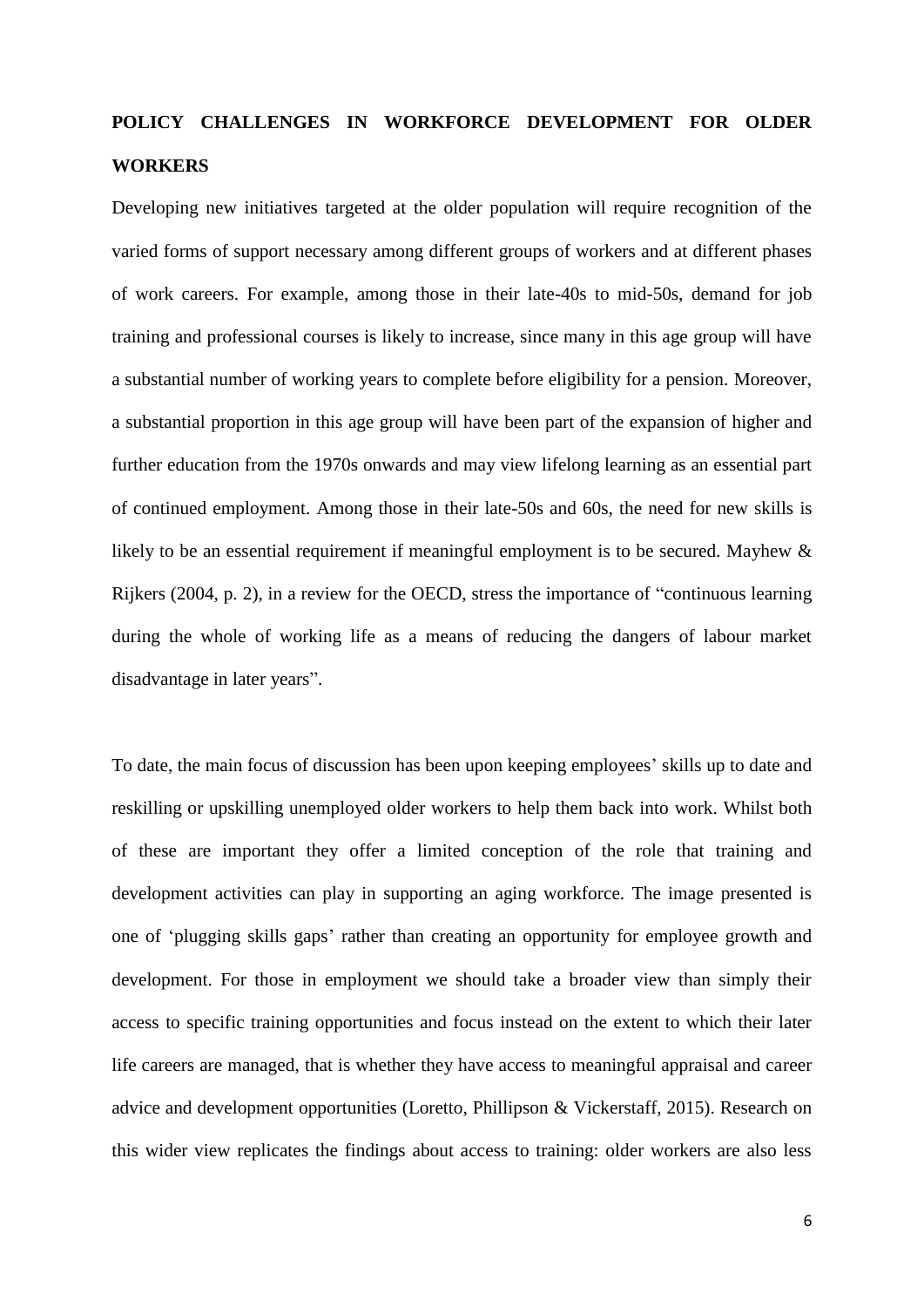likely to have informal conversations with their manager about their job or formal performance appraisals than prime age workers (CIPD, 2011).

Challenging this narrow approach to training and development will require action in at least three areas: first, re-thinking the type of training which older workers receive; second, widening opportunities for those who are unemployed, working part-time or self- employed; third, identifying a more prominent role for universities and colleges.

On the first of these, research evidence suggests that employer (or line manager) 'discouragement' partly explains decreasing participation in training (Phillipson 2012). However, it is also clear that this not a complete explanation for some of the difficulties facing older workers. In particular, they themselves may consider – after a certain age or stage in their career – that further training is unnecessary. Or, as is also possible, they may feel that the type of training and learning they are likely to receive is inappropriate given their level of skill and experience. Czaja and Sharit (2009, p. 266) make the point that although many existing training techniques are effective for older adults, we lack an adequate research database to "determine whether some training techniques are consistently differentially beneficial to older workers." On the other hand, the literature from work-based psychological studies has demonstrated the benefits as well as limitations of particular approaches to training involving older workers (see further Hsu, 2013). Tsang (2009), for example, cites a number of studies which demonstrate how relatively small amounts of training can reverse cognitive decline and assist the retention of newly acquired skills. Conversely, the limitations of training benefits are also noted, these including reduced magnitude of learning and slower learning rates. Given the emergence of a more diverse aging workforce, attention to new ways of delivering work-based training would seem an urgent requirement. Hsu (2013, p. 294), for example, makes the point that further research is needed to: "…thoroughly examine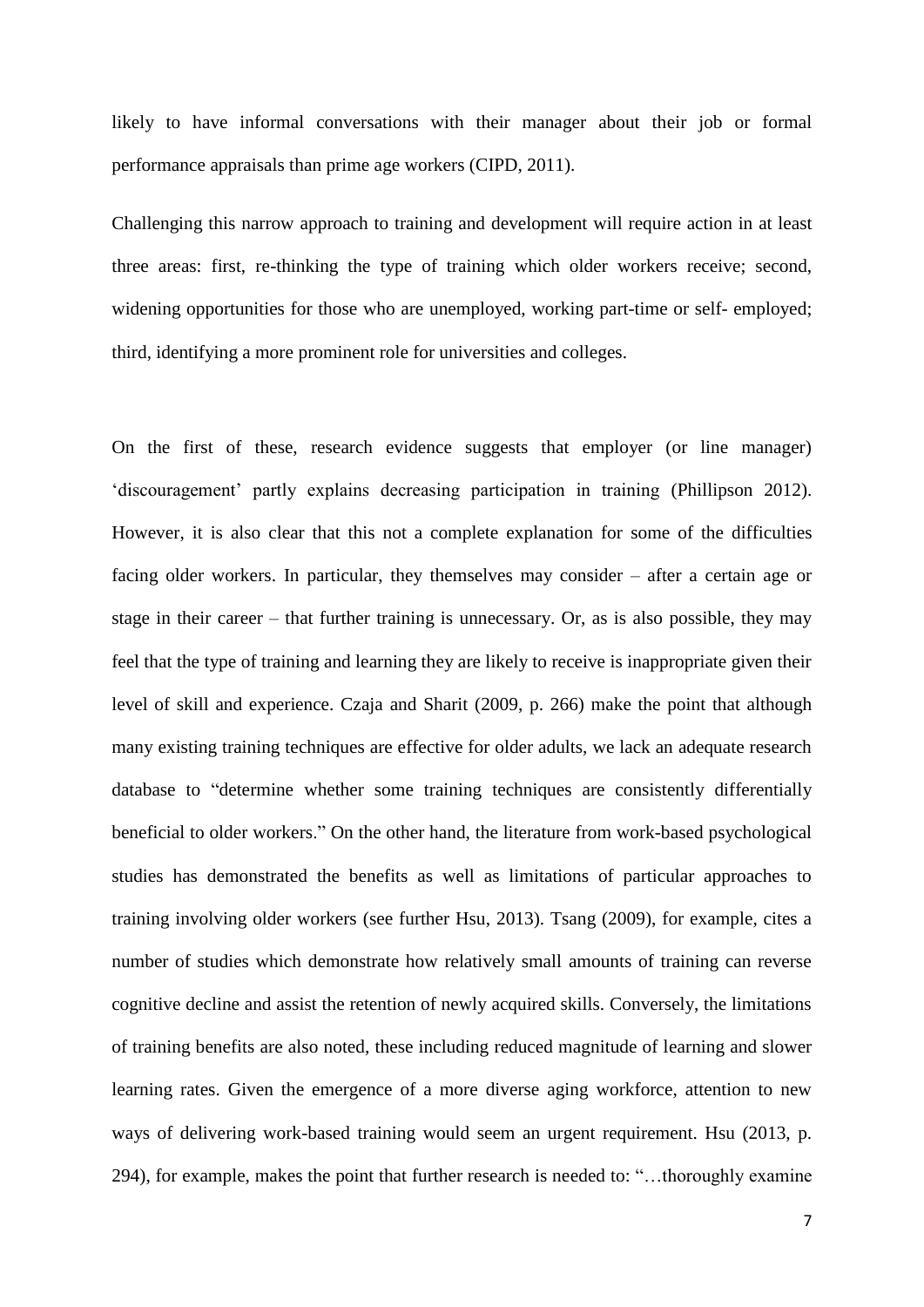and account for the interrelationships and performance variability within older groups in training and basic general abilities and motives."

Second, addressing the training needs of the unemployed, those who work part-time and the self-employed should also be a priority. Research has highlighted inequalities between fulland part-time workers in respect of access to training. However, the availability of training for those working part-time or those unemployed appears to have been reduced, with the major focus now placed on preparing younger people for entry into the labor market. Some options for consideration here might include: more imaginative use of computer-based training or 'e-learning' to assist those working from home or those juggling work and caregiving responsibilities (Czaja & Sharit, 2009); specific obligations placed upon employers to expand training and learning as a pre-condition for creating non-standard forms of employment; and making further training a legal entitlement for those changing careers or moving into bridge forms of employment.

Third, encouraging a more prominent role for universities and communities in workforce development should also be considered. The number of older people wishing to take advantage of higher and college education will almost certainly grow, with the 'baby boom' generation in particular likely to fuel demands for new types of vocational and nonvocational courses. Reflecting this, three types of initiatives might be followed by the university and college sector: first, experimenting with new types of career development courses aimed at those entering mid-life; second, launching research programmes testing new types of training for a more diverse workforce; third, developing courses aimed at assisting those who experienced educational disadvantage throughout their lives.

#### Conclusions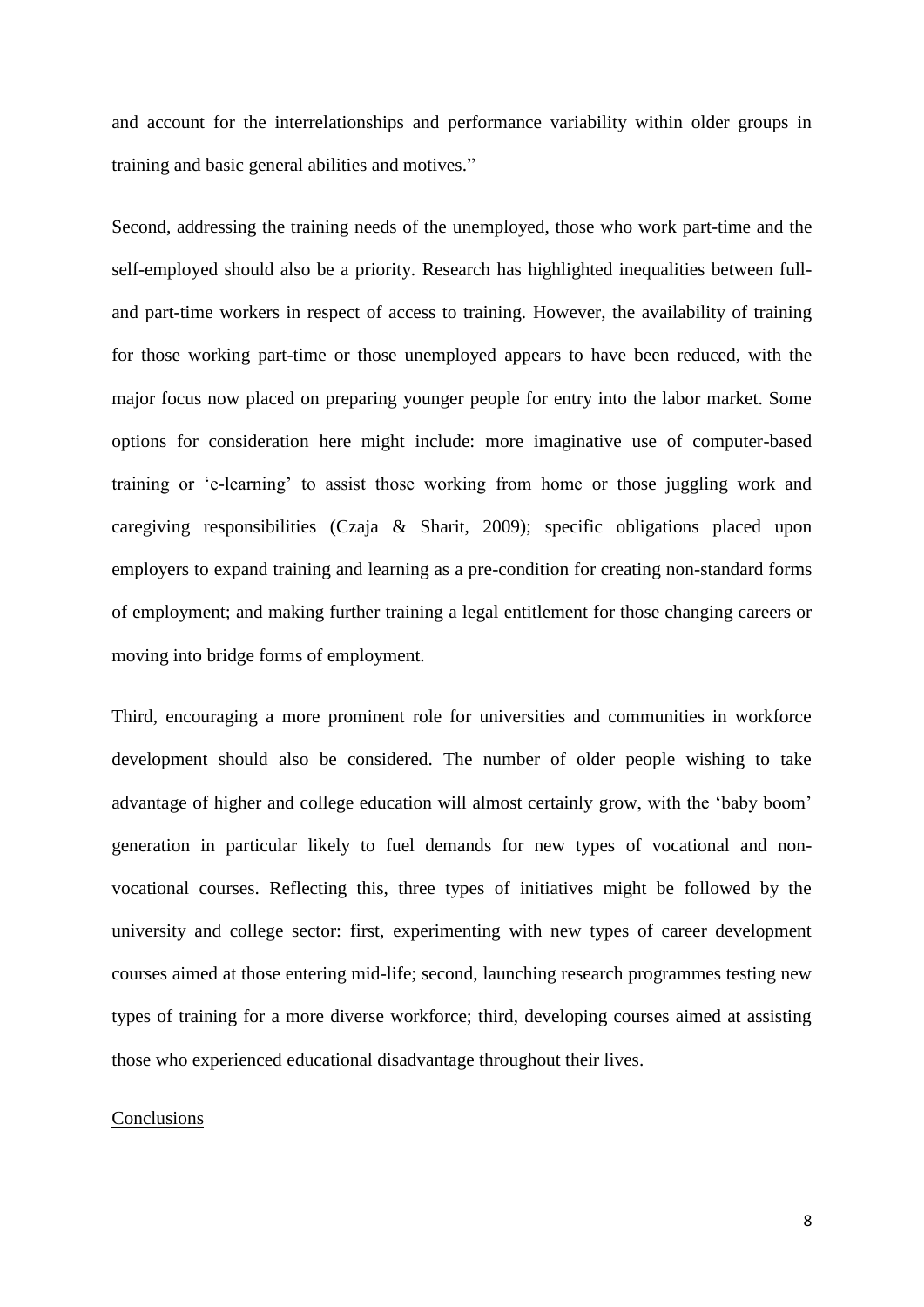There is now a wealth of evidence to demonstrate that opportunities for training and development for older workers, regardless of their employment sector, are more limited than for younger workers. The implications of this for the extending working life agenda are obvious. There is arguably a pressing need to acknowledge that the older workforce in the UK is constituted predominantly by longer-serving employees, suggesting that paying attention to their training and development needs may be a wise investment in both retention and productivity terms. Whilst there is no shortage of ideas as suggested here: we need to reassess methodologies and techniques for training and developing older workers; we need to expand opportunities and access to training and encourage colleges and universities to play a greater role in vocational education and career development; there is little evidence of an appetite for major policy development or reform. Discussions such as the one rehearsed in this article have been largely absent from the wider public policy and practice interest in extending working lives.

#### References

Altmann, R. (2015). A New Vision for Older Workers: Retain, Retrain, Recruit. London, Department for Work and Pensions.

Business in the Community/ILC. (2015) The Missing Million: Recommendations for Action. London: ILC-UK. Retrieved from [http://www.ilcuk.org.uk/images/uploads/publication-pdfs/The\\_Missing\\_Million\\_-](http://www.ilcuk.org.uk/images/uploads/publication-pdfs/The_Missing_Million_-_Recommendations_for_action.pdf) [\\_Recommendations\\_for\\_action.pdf.](http://www.ilcuk.org.uk/images/uploads/publication-pdfs/The_Missing_Million_-_Recommendations_for_action.pdf)

CIPD (2011) Focus on managing an ageing workforce, Employee Outlook series. Retrieved from

[http://www.cipd.co.uk/binaries/Employee%20Outlook%20Focus%20on%20age.pdf.](http://www.cipd.co.uk/binaries/Employee%20Outlook%20Focus%20on%20age.pdf)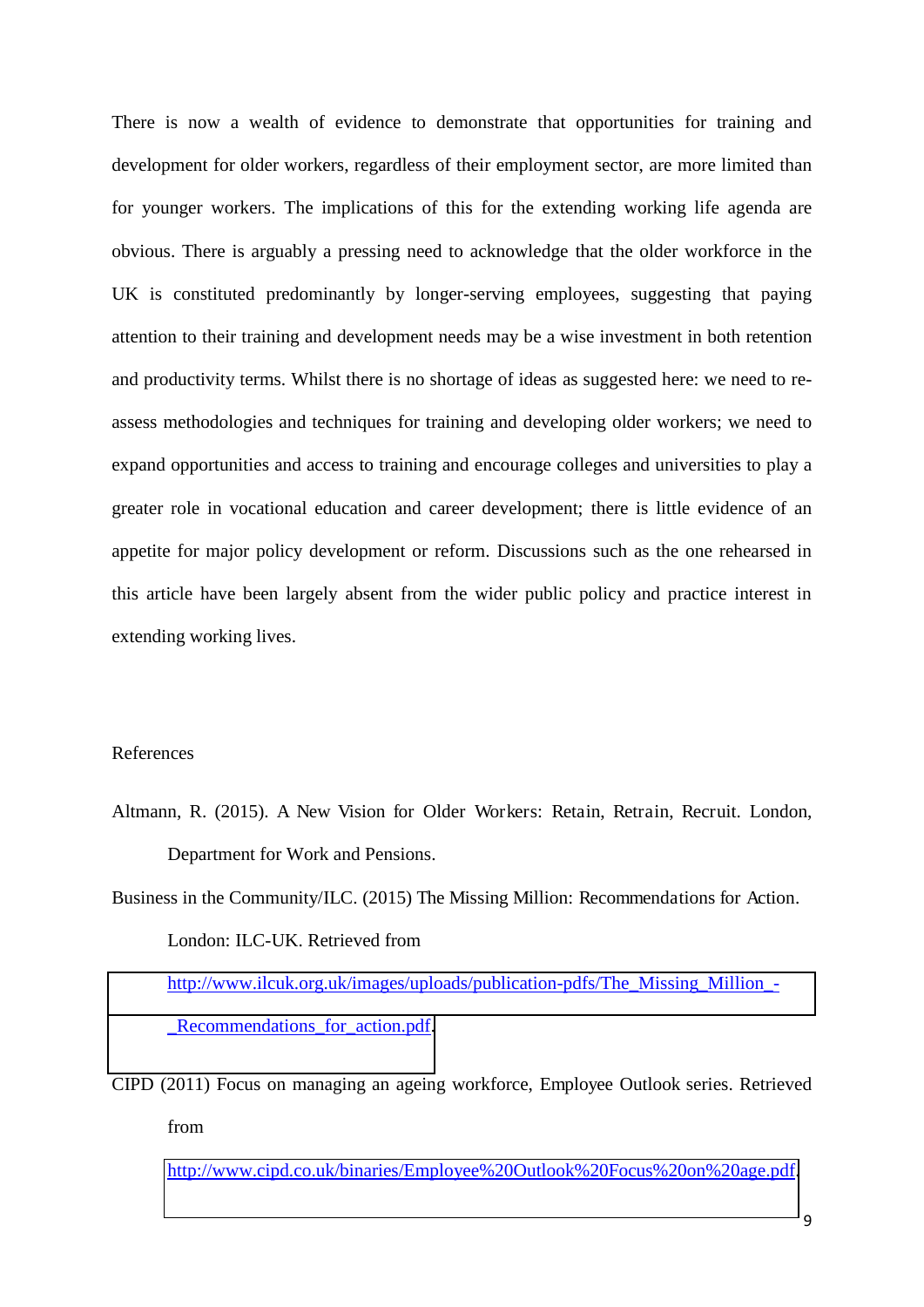- Czaja, S. & Sharit, J. (2009) Aging and Work: Issues and implications in a changing landscape. Baltimore: Johns Hopkins.
- DWP. (2013.) Older Workers Statistical Information Booklet. London: Department for Work and Pensions.
- DWP. (2014). Fuller Working Lives: A Framework for Action. London: Department for Work and Pensions.
- DWP. (2015). Attitudes of the over 50s to Fuller Working Lives. Ad Hoc Research Report No. 15, London: Department for Work and Pensions.
- Hsu, Y-S. (2013). Training older workers: A review. In J. Field, R. Burke, & C.L. Cooper, (Eds.) The Sage Handbook of Aging Work and Society. London: Sage, pp.283-299.
- Lain, D. & Loretto, W. (2014, November). Workers *over 65 in the UK: The new 'Precariat'?* Presented at the annual meeting for the Gerontological Society of America Washington, D.C.
- Lain, D. & Vickerstaff, S. (2015). National Report: United Kingdom. Berlin: Federal Ministry of Labour and Social Affairs (BMAS) and Federal Institute for Occupational Safety and Health, retrieved form: [http://www.jp-demographic.eu/about/fast-track](http://www.jp-demographic.eu/about/fast-track-projects/understanding-employment/national-reports/national-report-united-kingdom/view)[projects/understanding-employment/national-reports/national-report-united](http://www.jp-demographic.eu/about/fast-track-projects/understanding-employment/national-reports/national-report-united-kingdom/view)[kingdom/view](http://www.jp-demographic.eu/about/fast-track-projects/understanding-employment/national-reports/national-report-united-kingdom/view) .
- Loretto**,** W., Phillipson, C. & Vickerstaff, S. (forthcoming). Training the New Work Generation: Education and Training for the over-50s. In J. Buchanan, D. Finegold, K. Mayhew, & C. Warhurst (Eds.), The Oxford Handbook of Training and Skills. Oxford: Oxford University Press.
- Mayhew, K. & Rijkers, B, (2004) How to Improve the Human Capital of older Workers or the Sad Tale of the Magic Bullet. Paper prepared for the joint EC-OECD Seminar on